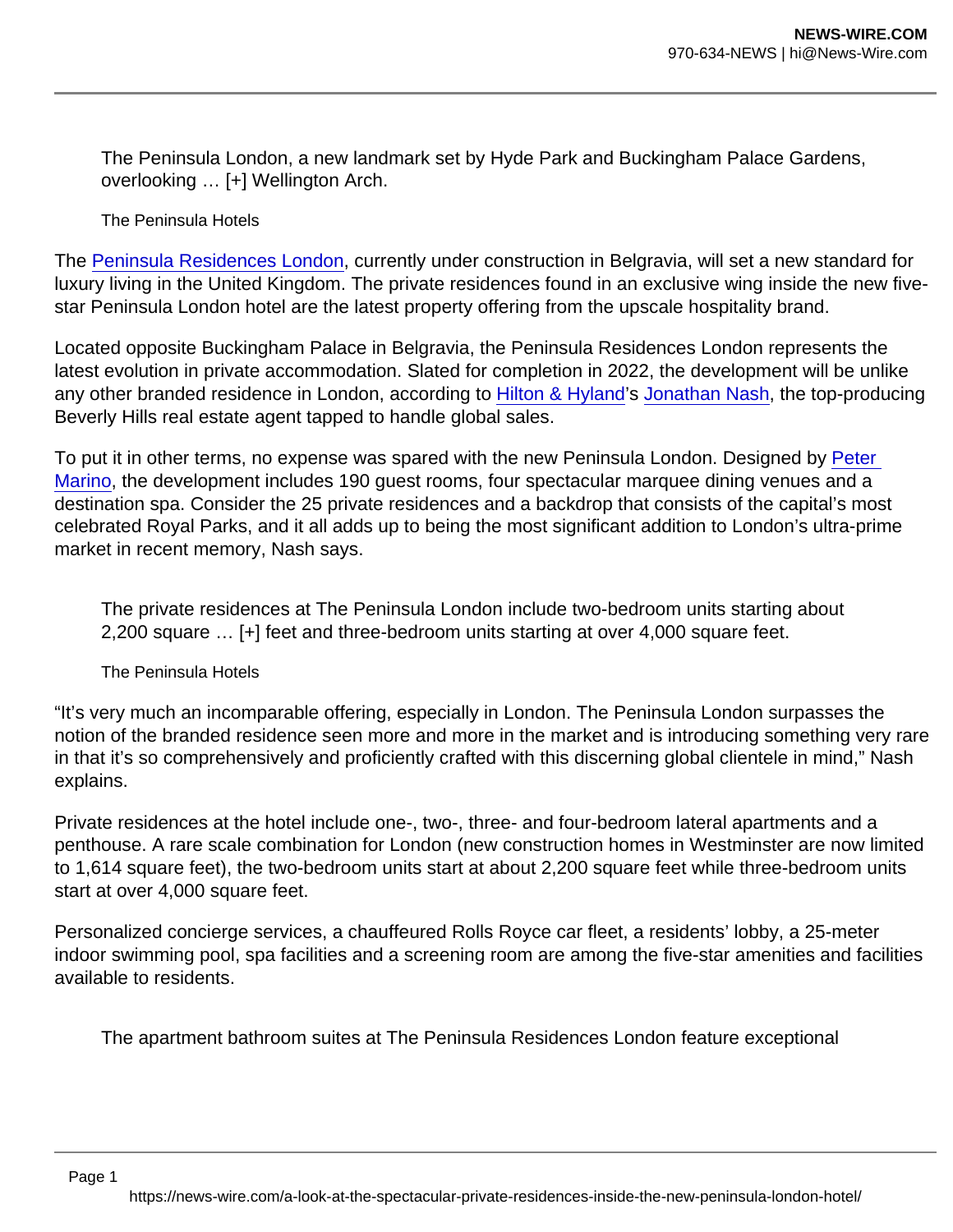detail, … [+] including beautiful floor-to-ceiling, book-matched marble.

The Peninsula Hotels

Clement Kwok, chief executive of The Hongkong and Shanghai Hotels, under which Peninsula Hotels operates, says that the company's willingness to invest in the long term has helped it remain one of [the best luxury brands globally](https://www.forbes.com/sites/douggollan/2015/06/23/as-its-parent-turns-150-years-old-peninsula-hotels-continues-down-the-road-less-traveled/?sh=63efb771343d).

"There are a lot of hotels in the world that are legendary but have not maintained the investment and the quality and the technology over time, whereas we're well known for the technology," Kwok says.

Like the other Peninsula hotels, Peninsula London is the result of decades-long planning and execution. Leveraging an in-house research and development team, the company builds replica hotel rooms years before opening to ensure everything is of the highest quality. Even the parking is meticulously planned; the driveway for the hotel was engineered and tested to meet the profile of any supercar in the world.

The lobby inside The Peninsula Hotel in Paris, the latest of the exclusive ten properties to open.

Antonio Saba

Kwok elegantly sums up the attention paid to even the smallest of details. "If you look at the amount of time and effort that we put into any of our hotel development projects, we're focused on details down to the level of the individual screws and the millwork. How the drawers feel when you open and close them." Like with other Peninsula properties, the residences has been future-proofed to allow for the seamless adaptation and implementation of new technology. Hotel amenities are also regularly [upgraded and](https://www.forbes.com/sites/angelinavillaclarke/2020/11/18/smells-like-innovation-how-the-peninsula-hotels-is-reinventing-its-in-house-beauty-products/?sh=b6f90824508c)  [remastered.](https://www.forbes.com/sites/angelinavillaclarke/2020/11/18/smells-like-innovation-how-the-peninsula-hotels-is-reinventing-its-in-house-beauty-products/?sh=b6f90824508c)

The limited number of units has already attracted interest from "very high-net-worth individuals," according to Kwok, many of whom have begun tailoring the residences to their liking. "We've had a large number of requests from buyers for bespoke things, especially of the higher-end apartments."

Nash points to features such as the garage as the standard for meeting the needs of today's luxury consumer, explaining that in this day and age, few brands have achieved the same consistency as the Peninsula Hotels. It's because of those standards, the agent believes, that the Peninsula name has long remained a favorite among the world's elite.

Aerial view looking north across the wealthy areas of Belgravia and Knightsbridge towards Hyde Park … [+] and Bayswater in London.

getty

"An address and lifestyle service like this is rare and well suited to international citizens—those with homes in multiple cities worldwide. These are some of the most discerning individuals and are drawn to